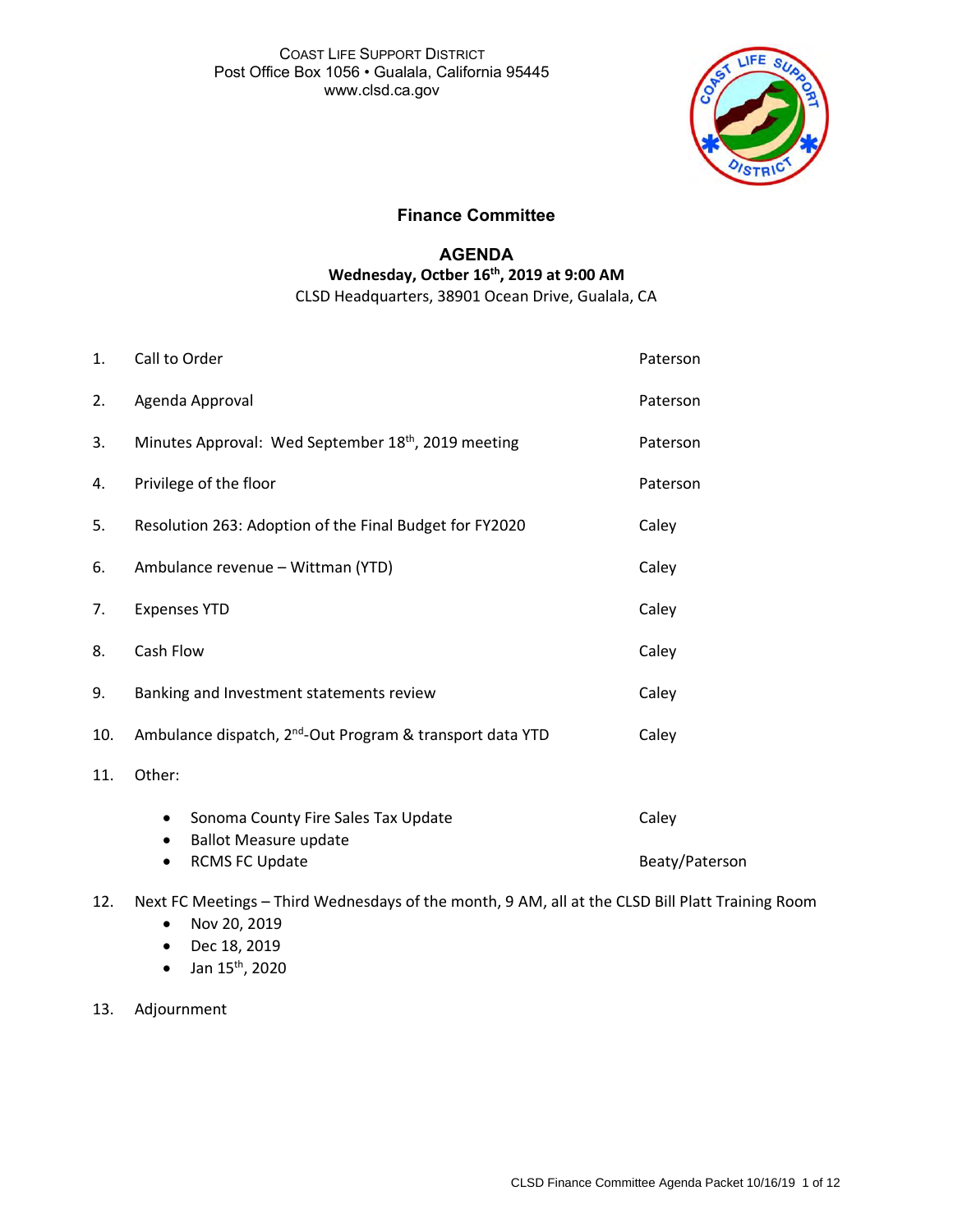

# **Finance Committee**

Minutes of Meeting September 18th, 2019 at 9:00 AM – Bill Platt Training **Center** 

- **1. Call to Order:** The meeting was called to order at 9:03 AM by President Geoff Beaty. FC Directors present: Naomi Schwartz; Director Annan Paterson - absent. Also present: Ex officio District Administrator David Caley, Operations Manager Evan Dilks and Bookkeeper Clara Frost.
- **2. Agenda Approval:** Director Schwartz moved to adopt the agenda and seconded by Director Beaty. All ayes.
- **3. Meeting Minutes Approval:** Director Schwartz moved to approve the August 21 FC meeting minutes and was seconded by Director Beaty. All ayes.
- **4. Privilege of the floor:** None.
- **5. Ambulance revenue – Wittman (YTD)** We have had 2 months of high revenue.
- **6. Expenses YTD:** Expenses continue to be within budget.
- **7. Cash Flow:** FY20 was reviewed. November historically is the month we have the lowest cash flow due to the timing of the parcel tax payments from the county. We are still projected to have funds available after expenses plus what is invested in Treasuries.
- **8. Bank Statement and Check Register Review**: The August bank statement and check register were reviewed and questions were answered to provide clarification.
- **9. Ambulance dispatch and transport data YTD:** Billable incidents are down slightly from August of last year.

## **10. Other:**

- a. The fall 2019 EMR class has very low attendance and could possibly be cancelled. It was discussed to use some of the resources to upgrade the EMT class syllabus.
- b. Mendocino County RFP to award an Exclusive Operating Area to an ambulance provider did not produce any qualified bidders and thus closed.
- c. Assembly Bill 651: New subsidy to support air ambulance services has been passed by the House and Senate and now on the Governor's desk for signature.
- d. Sonoma Co Fire Sales Tax Update: Has priority over other sales tax intitatives to avoid competition. Regional meetings are being held with the Fire Services Working Group to determine future needs by areas. Eventually they will make recommendations to the Sonoma County Board of Supervisors.
- e. Ballot Measure County Councel update: Linda Shieltgrend is building a ballot measure, deciding strategy, language, etc and will draft for presentation to the BOD at the Nov meeting.
- f. Worker's Comp refund: We received a refund check due to overreporting at the beginning of the year.
- g. Medical Aid on scene data presented.
- h. CLSD named in Estate Planning: We have been as a beneficiary in a community members estate plan. Information has been provided to the individual's attorney to properly execute the desired direction.
- i. RCMS update: CLSD continues to attend the RCMS Finance Committee meetings. The RCMS CEO is presenting information indicating there is a problem with the level of funding provided to Urgent Care and anticipates the need to ask for a future Urgent Care tax increase.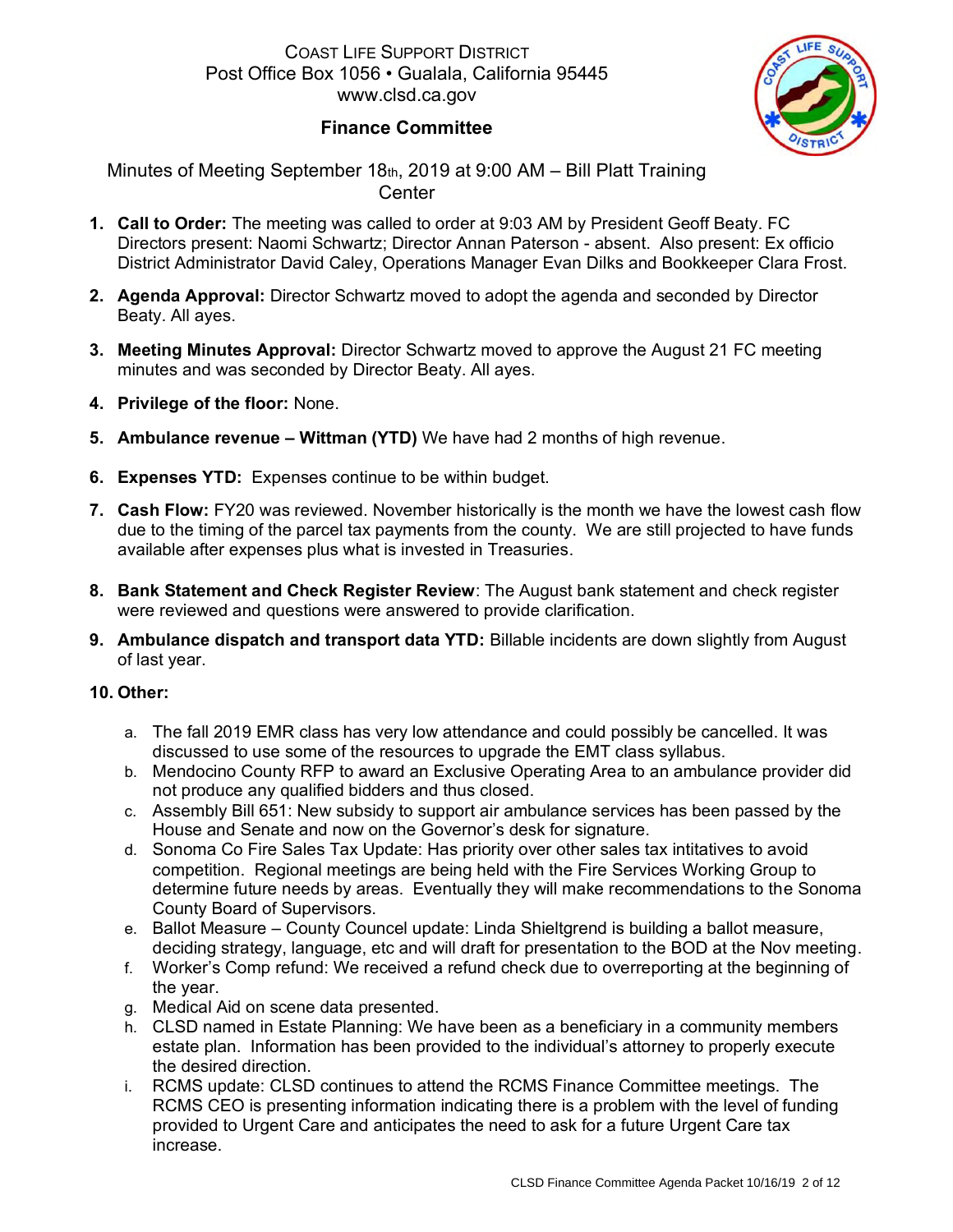**11.** Next FC Meeting: Third Wednesdays of the month, 9 AM, all at the CLSD Bill Platt Training Room

- October 16, 2019
- November 20, 2019
- December 16, 2019

**12. Adjournment:** at 10:25 AM. Director Schwartz moved to adjourn, seconded by Director Beaty. All Ayes.

Minutes Approved:

\_\_\_\_\_\_\_\_\_\_\_\_\_\_\_\_\_\_(Date)\_\_\_\_\_\_\_\_\_\_\_\_\_\_\_\_\_\_\_\_\_\_\_\_\_\_\_\_\_\_\_\_\_\_\_\_\_\_\_\_\_\_\_\_\_\_\_\_\_\_\_\_\_\_\_\_\_\_\_\_\_\_\_\_\_

Annan Paterson, Treasurer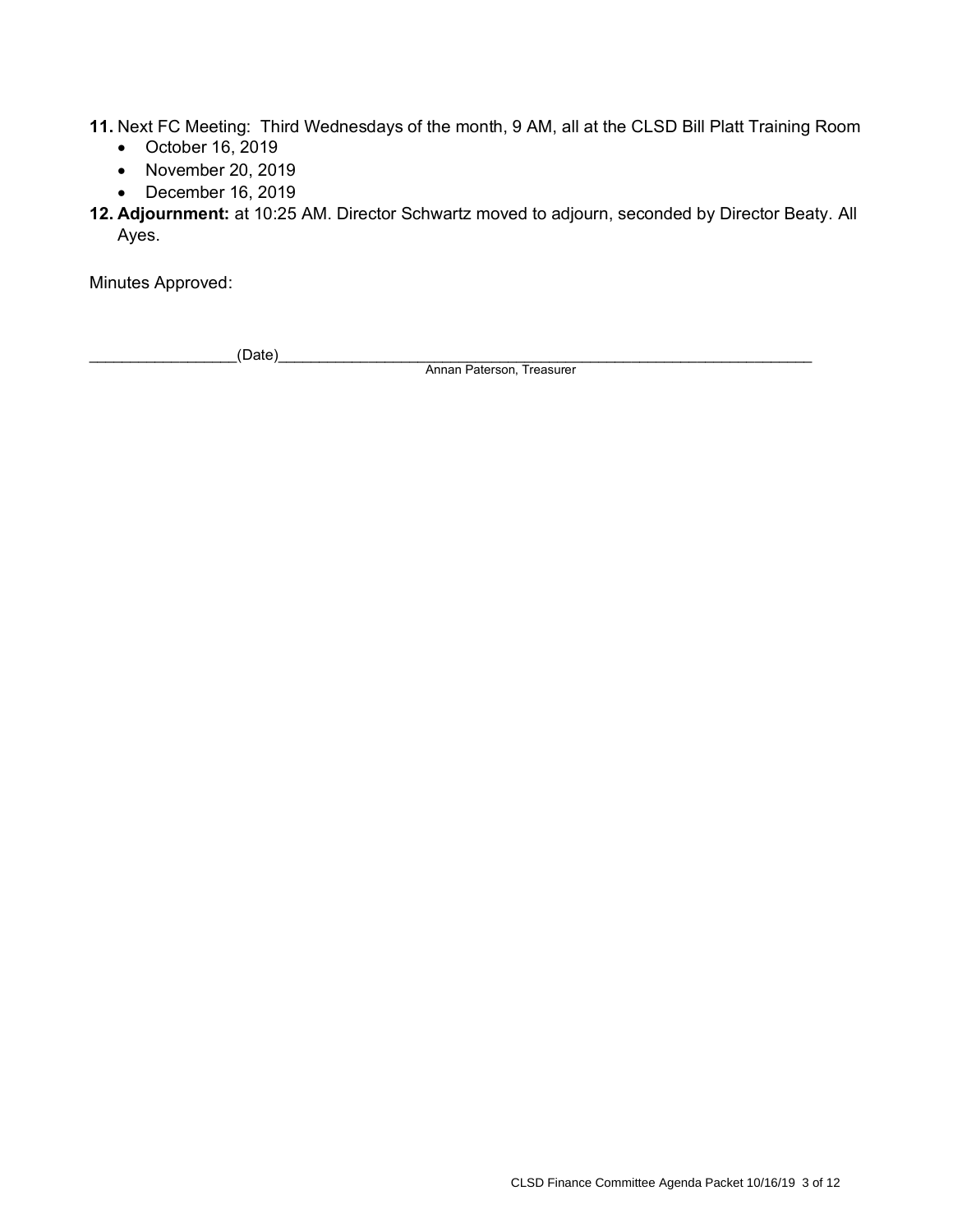## **COAST LIFE SUPPORT DISTRICT**

## **RESOLUTION No: 263 ADOPTION OF FINAL BUDGET FOR FISCAL YEAR 2020**

WHEREAS, Coast Life Support District Board of Directors, Finance Committee and Staff have reviewed the current financial position for the past year, and

WHEREAS, the District has a need to maximize its revenues, including maintaining the benefit assessment special tax rates as approved by the voters for Emergency Medical Services, and

WHEREAS, the District has reviewed the Ambulance billing charges, in order to maximize revenue while maintaining rates consistent with medical cost inflation,

WHEREAS, the District will require the full assessment as authorized for Urgent Care services in order to fully fund the current program and provide adequate funds for development of the presently envisioned Urgent Care program and any other authorized use, and

WHEREAS, Reserve funding should remain at present levels to support contingencies and capital replacement requirements, and

WHEREAS, Coast Life Support District anticipates Revenues of the following:

| Sonoma County                 | 795,296     |
|-------------------------------|-------------|
| <b>Mendocino County</b>       | 1,018,164   |
| <b>Ambulance Billings</b>     | 650,000     |
| <b>Miscellaneous</b>          | 300.634     |
| <b>Total Budgeted Revenue</b> | \$2,764,094 |

WHEREAS, the following Expenditures will provide the resources necessary to meet the established objectives for the next Fiscal Year:

| <b>Ambulance Operations</b>          | 1,625,596   |
|--------------------------------------|-------------|
| <b>Administration &amp; Overhead</b> | 215.925     |
| Urgent Care Program                  | 825,315     |
| Interest & Depreciation              | 95,664      |
| <b>Reserve Fund Decrease</b>         | 1.594       |
| <b>Total Budgeted Expenditures</b>   | \$2,764,094 |

BE IT RESOLVED that the Board of Directors authorize its Officers, Administrator and Staff to make expenditures necessary to operate the Ambulance service and all Authorized programs,

BE IT FURTHER RESOLVED that the Board of Directors authorized the above amounts for the Coast Life Support District's Budget for Fiscal Year 2020.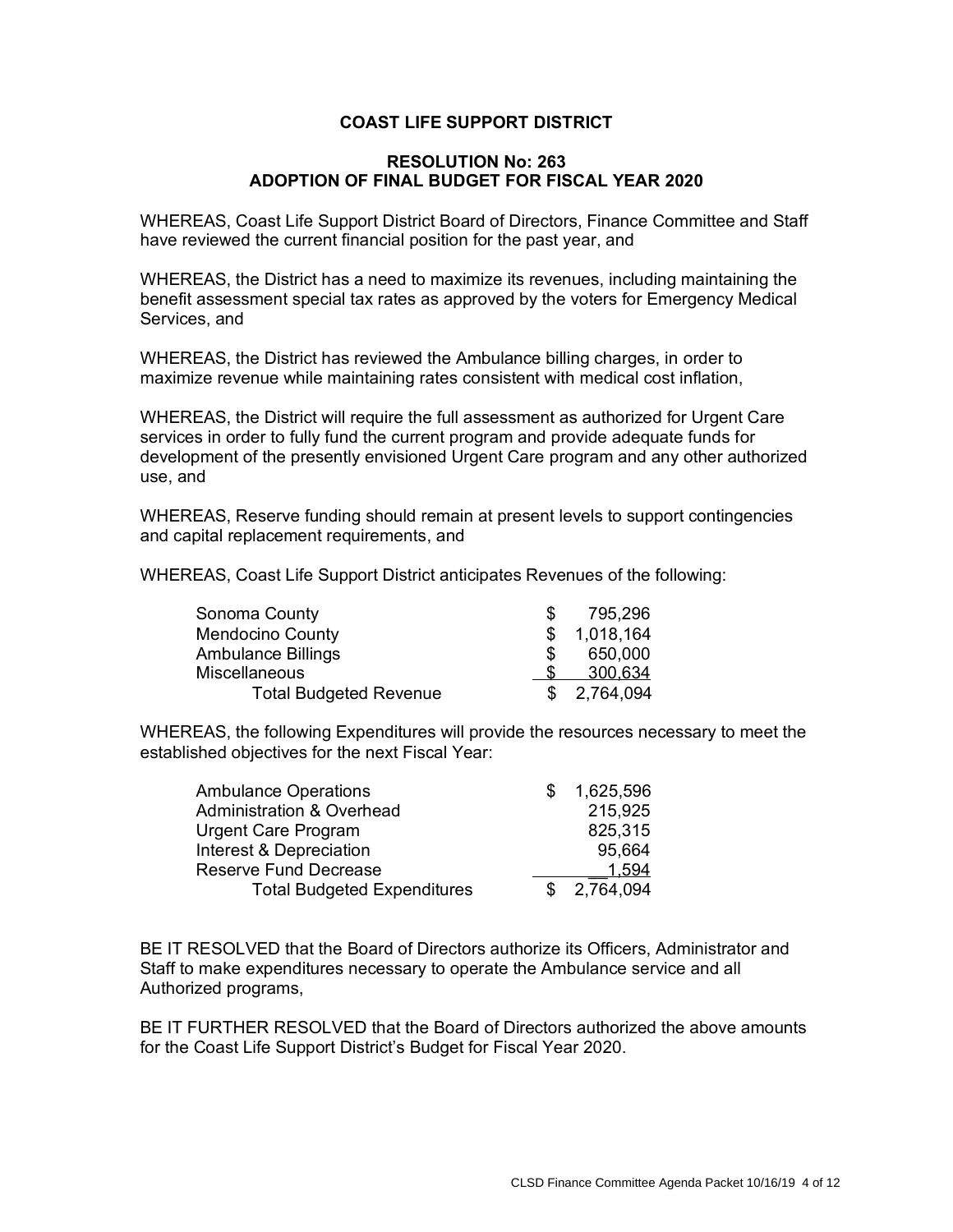The above resolution was introduced by Director Schwartz, who moved its adoption, seconded by Director Beaty, and passed and adopted on this 28th day of October, 2019 by the following roll call vote:

| Directors: | André     | Aye   | No       | Abstain | Absent |
|------------|-----------|-------|----------|---------|--------|
|            | Beaty     | Aye   | No       | Abstain | Absent |
|            | Bower     | Aye   | No       | Abstain | Absent |
|            | Patterson | Aye   | No       | Abstain | Absent |
|            | Schwartz  | Aye   | No       | Abstain | Absent |
|            | Tilles    | Aye   | No       | Abstain | Absent |
|            | Tittle    | Aye   | No       | Abstain | Absent |
|            | Ayes:     | Noes: | Abstain: | Absent: |        |

WHEREUPON, the President declared the foregoing RESOLUTION adopted and SO ORDERED.

> $\overline{\phantom{a}}$  , which is a set of the set of the set of the set of the set of the set of the set of the set of the set of the set of the set of the set of the set of the set of the set of the set of the set of the set of th Naomi Schwartz, Secretary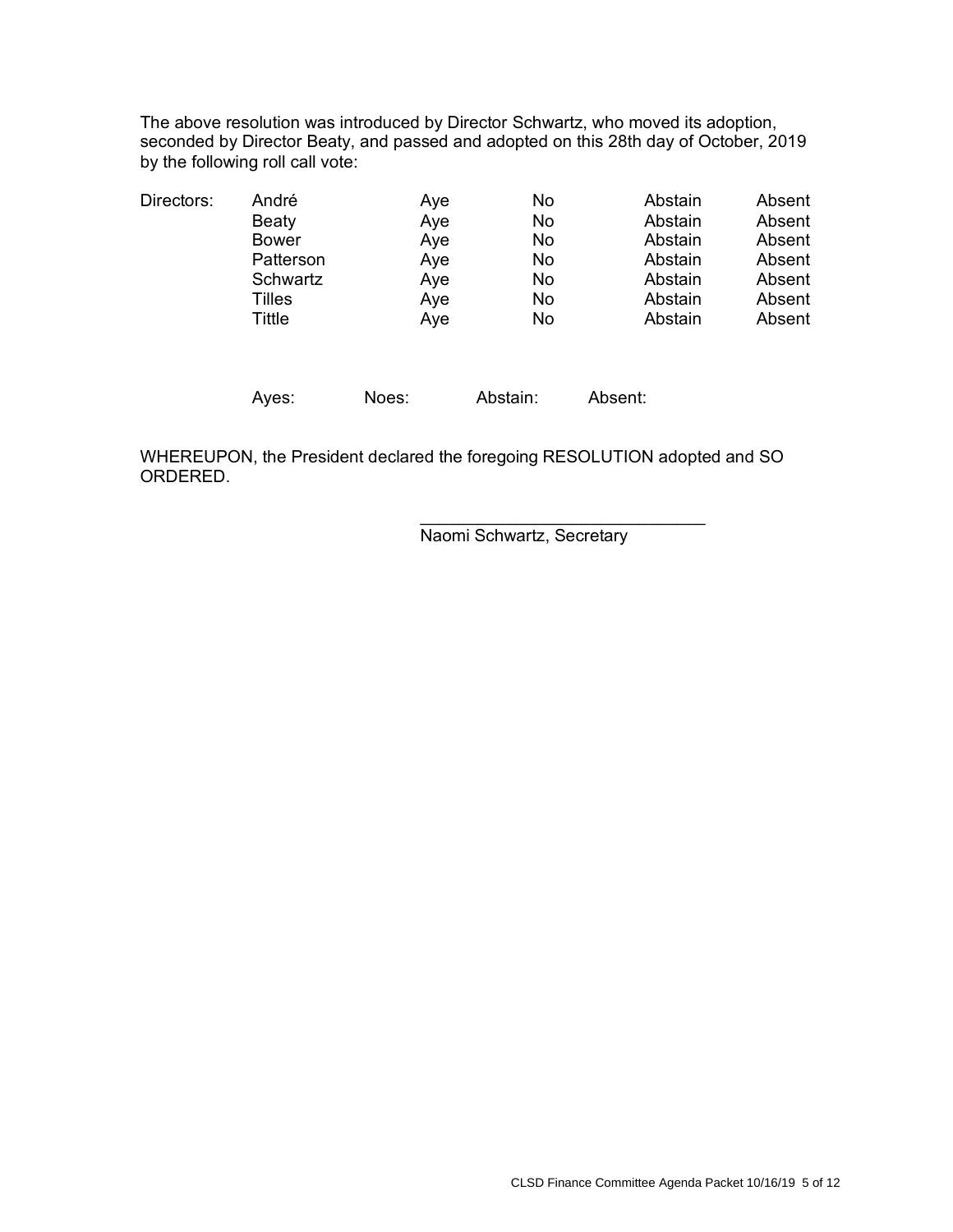# **CLSD AMBULANCE REVENUE**

|                                                 | A                                   |                               | $\mathbf C$<br>D                   |                                                                                               | E                          | F                         | G                                | Н                                 |                              | J.                                   | K                                 | L                               | M                                |  |
|-------------------------------------------------|-------------------------------------|-------------------------------|------------------------------------|-----------------------------------------------------------------------------------------------|----------------------------|---------------------------|----------------------------------|-----------------------------------|------------------------------|--------------------------------------|-----------------------------------|---------------------------------|----------------------------------|--|
|                                                 | <b>BILLABLE</b><br><b>INCIDENTS</b> | <b>CHARGES</b>                | <b>MCARE WRITE</b><br><b>DOWNS</b> | <b>OTHER</b><br><b>MCAL WRITE</b><br><b>CONTRACTUAL</b><br><b>DOWNS</b><br><b>WRITE DOWNS</b> |                            | <b>NET CHARGES</b>        | <b>PAYMENTS</b>                  | <b>REFUNDS</b>                    | <b>NET PAYMENTS</b>          | <b>BAD DEBT</b><br><b>WRITE OFFS</b> | <b>OTHER</b><br><b>WRITE OFFS</b> | ADJ                             | <b>NEW A/R</b><br><b>BALANCE</b> |  |
| <b>FY19</b>                                     |                                     |                               |                                    |                                                                                               |                            |                           |                                  |                                   |                              |                                      |                                   |                                 |                                  |  |
| <b>OCT</b> '18                                  | 67                                  | \$<br>$248,217$ \$            |                                    | 55,281                                                                                        | l S<br>$11,288$ \$         |                           | 70,941 \$                        | $\overline{\phantom{a}}$          | $70,941$ \$<br>$\mathcal{S}$ | $\blacksquare$                       | -S                                | <sup>S</sup>                    | 436,400<br><sup>S</sup>          |  |
| <b>NOV '18</b>                                  | 58                                  | $208,046$ \$<br>\$            | $95,675$ \\$                       | 68,631                                                                                        | $\mathsf{S}$<br>$6,318$ \$ | 37,423 \$                 | 48,605 \$                        | $\sim$                            | $\mathcal{S}$                | $\blacksquare$                       | <sup>\$</sup><br>3                | $\mathbb{S}$<br>$\Omega$        | $\mathbf S$<br>425,215           |  |
| <b>DEC</b> '18                                  | 68                                  | <sup>\$</sup>                 |                                    | 61,071                                                                                        | $\mathsf{S}$               | <sup>S</sup><br>95,212 \$ | 48,587 \$                        |                                   | S                            | $\overline{\phantom{a}}$             | -S<br>$\blacksquare$              | <sup>\$</sup>                   | 474,478                          |  |
| <b>JAN '19</b>                                  | 50                                  | $199,104$ \$<br><sup>\$</sup> | $110,645$ \$                       |                                                                                               | 2,685                      | 36,940 \$<br>l \$         | 48,119 \$                        | 7,077                             | $41,042$ \$<br>l \$          |                                      | - \$                              | <sup>\$</sup><br>7 <sup>1</sup> | 470,383<br><sup>S</sup>          |  |
| <b>FEB'19</b>                                   | 61                                  | $233,790$ \$<br>\$            |                                    | $63,149$ \$                                                                                   | $9,264$ \$                 | 67,129                    | <sup>\$</sup><br>47,592          |                                   | -S                           | 34,163                               | 233<br>-S                         | -S                              | 455,524<br>-S                    |  |
| MARCH '19                                       | 75                                  | \$                            | $172,524$ \$                       | 32,088                                                                                        | 964<br>l S                 | 91,676 \$<br>l S          | 39,210                           |                                   | $39,210$ \$<br>-S            | 38,101                               | 5,024<br><sup>\$</sup>            | -S                              | 464,867<br><sup>\$</sup>         |  |
| APRIL '19                                       | 54                                  | $196,917$ \$<br>$\mathbb{S}$  | $143,715$ \\$                      | 18,395 \$                                                                                     |                            | 31,662                    | <sup>\$</sup><br>71,037 \$       | 1,091                             | $69,947$ \$<br>l \$          | $\sim$                               | -S<br>250                         | <sup>S</sup><br>65              | 426,397<br><sup>S</sup>          |  |
| <b>MAY '19</b>                                  | 56                                  | $215,716$ \$<br>$\mathbb{S}$  | 74,460 \$                          | $50,320$ \$                                                                                   | 967                        | l s<br>89,969 \$          | 67,379 \$                        | $\sim$                            | $67,379$ \$<br>$\mathcal{S}$ | 26,680                               | 1,948<br><sup>S</sup>             | 500 \$<br>-S                    | 420,858                          |  |
| <b>JUNE '19</b>                                 | 69                                  | <b>S</b>                      | $127,965$ \$                       | $28,276$ \$                                                                                   | $5,326$ \$                 | 83,620                    | \$                               |                                   | <sup>S</sup>                 | 16,416                               | 800<br><sup>S</sup>               | <sup>S</sup><br>62              | 437,528<br>\$.                   |  |
| <b>FY20</b>                                     |                                     |                               |                                    |                                                                                               |                            |                           |                                  |                                   |                              |                                      |                                   |                                 |                                  |  |
| <b>JULY '19</b>                                 | 61                                  | S.                            |                                    | $2,853$ \$                                                                                    |                            | $152,530$ \$              | 71,407 \$                        | $\sim$                            | 71,407<br>  S                | $\mathbf{s}$<br>$\overline{a}$       | -S<br>$\sim$                      | $3,911$ \$<br>-S                | 522,562                          |  |
| AUGUST <sup>'19</sup>                           | 61                                  | <sup>\$</sup><br>$227,284$ \$ |                                    |                                                                                               | 8,913 \$                   | 29,713                    | $\mathbb{S}$<br>69,867           | l s<br>$\overline{\phantom{a}}$   | $\mathbb{S}$<br>69,867       | $\mathbb{S}$<br>16,067               | 1,837<br><sup>\$</sup>            | <sup>S</sup>                    | <sup>S</sup><br>464,503          |  |
| <b>SEPTEMBER '19</b>                            | 76                                  | <sup>S</sup><br>277,000 \$    | $75,627$ \$                        | 47,381                                                                                        | l \$                       | 147,846                   | 48,221<br><sup>\$</sup>          | $\overline{\mathbf{s}}$<br>$\sim$ | l S<br>48,221                | $\cdot$ S<br>$\sim$                  | 7,930<br>$\mathbf{\hat{s}}$       | 15S<br>-S                       | 556,213                          |  |
|                                                 |                                     |                               |                                    |                                                                                               |                            |                           |                                  |                                   |                              |                                      |                                   |                                 |                                  |  |
| <b>SEPT'18</b>                                  | 52                                  | $\mathcal{S}$<br>$194,431$ \$ | $86,754$ \$                        |                                                                                               | $9,730$ \$                 | 44,632                    | $52,021$ \$<br>$\mathcal{S}_{0}$ | $\sim$                            | 52,021<br>$\mathcal{S}$      | $\mathcal{S}$<br>$\sim$              | $\mathcal{S}_{0}$<br>$\sim$       | $\mathcal{S}_{0}$<br>$\omega$   | 442,027<br>$\mathcal{S}$         |  |
|                                                 |                                     |                               |                                    |                                                                                               |                            |                           |                                  |                                   |                              |                                      |                                   |                                 |                                  |  |
| FY To Date                                      | 198                                 | $\mathbb{S}$<br>730,032 \$    | $252,795$ \$                       |                                                                                               | 22,690                     | 330,088<br>l S            | <sup>S</sup><br>189,495 \$       | $\sim$                            | <sup>S</sup><br>$189,495$ \$ | 16,067                               | <sup>\$</sup><br>9,767            | 3,926<br>-S                     |                                  |  |
| <b>Last 12 Months</b>                           | 756                                 | $\mathbb{S}$<br>2,797,980 \$  | 1,255,795                          | l \$<br>550,505                                                                               | 62,647<br>l \$             | -S<br>929,033             | <sup>S</sup><br>680,760 \$       | 8,167                             | l \$<br>672,593              | S<br>131,427                         | <sup>\$</sup><br>18,025           | 7,198<br>-S                     |                                  |  |
|                                                 |                                     |                               |                                    |                                                                                               |                            |                           |                                  |                                   |                              |                                      |                                   |                                 |                                  |  |
|                                                 |                                     |                               |                                    |                                                                                               |                            |                           |                                  |                                   |                              |                                      |                                   |                                 |                                  |  |
| <b>Monthly Average</b><br>FY To Date            | 66                                  | 243,344                       | 84,265                             | 41,486                                                                                        | 7,563                      | 110,029                   | 63,165                           |                                   | 63,165                       | 5,356                                | 3,256                             | 1,309                           |                                  |  |
| <b>Monthly Average</b><br><b>Last 12 Months</b> | 63                                  | 233,165                       | 104,650                            | 45,875                                                                                        | 5,221                      | 77,419                    | 56,730                           | 681                               | 56,049                       | 10,952                               | 1,502                             | 600                             |                                  |  |
|                                                 |                                     |                               | <b>AGING</b>                       |                                                                                               |                            |                           |                                  |                                   |                              |                                      |                                   |                                 |                                  |  |
| Month                                           | <b>Current</b>                      | $31 - 60$                     | 61-90                              | $91 - 120$                                                                                    | 121-180                    | $180+$                    | <b>Balance</b>                   |                                   |                              |                                      |                                   |                                 |                                  |  |
| <b>SEPT</b>                                     | $\mathbb{S}$<br>168,908             | $\mathbb{S}$<br>59,376 \$     | 68,309 \$                          |                                                                                               | $51,298$ \$                | 146,204                   | 556,213<br>-S                    |                                   |                              |                                      |                                   |                                 |                                  |  |
|                                                 |                                     |                               |                                    |                                                                                               |                            |                           |                                  |                                   |                              |                                      |                                   |                                 |                                  |  |

**TOTAL \$ 26,981** as of SEPT' 19 **CMS TRANPORTS ON -**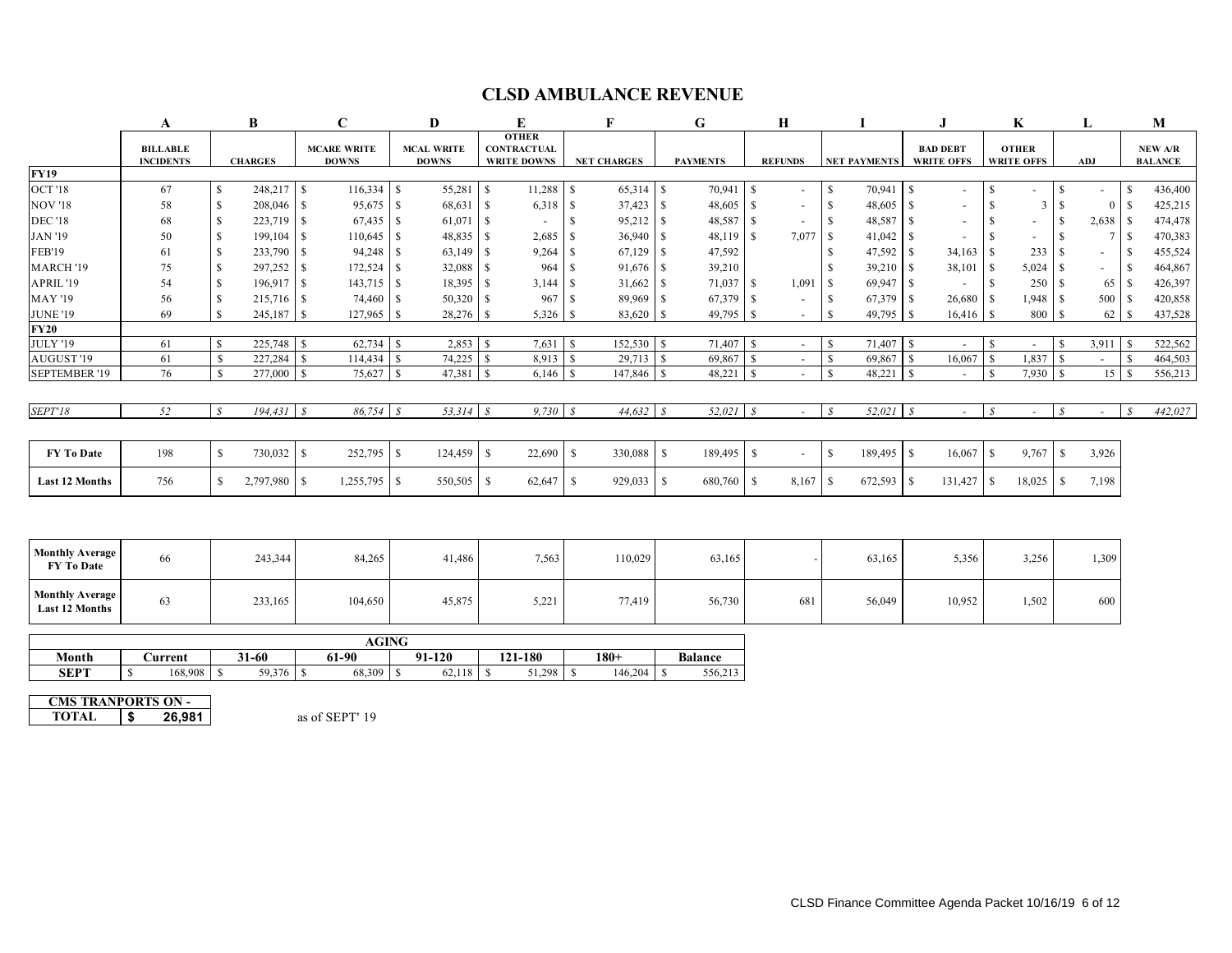# **6:43 PM Coast Life Support District 10/10/19 Profit & Loss Budget Overview FY19 Accrual Basis July through September 2019**

|                                       | Jul - Sep 19 | <b>Budget</b> | \$ Over Budget | % of Budget         |
|---------------------------------------|--------------|---------------|----------------|---------------------|
| <b>Ordinary Revenue/Expense</b>       |              |               |                |                     |
| Revenue                               |              |               |                |                     |
| 4000 - CLSD Special Taxes             | 453,364.88   | 453,364.88    | 0.00           | 100.0%              |
| 4100 - Interest Revenue               | 0.00         | 2,749.97      | $-2,749.97$    | 0.0%                |
| 4200 - Ambulance Revenue              | 324,324.44   | 162.499.97    | 161,824.47     | 199.6% 1            |
| 4400 - Miscellaneous Revenue          | 5,296.50     | 12,499.97     | $-7,203.47$    | 42.4%               |
| 4410 - Intergovermntl Transport(IGT)  | 0.00         | 43.882.50     | $-43,882.50$   | 0.0%                |
| 4420 - Ground Emerg Med Transport     | 13.061.40    | 4,500.00      | 8,561.40       | 290.3% <sup>2</sup> |
| 4421 - GEMT QAF Income                | 0.00         | 11,526.00     | $-11,526.00$   | 0.0%                |
| <b>Total Revenue</b>                  | 796,047.22   | 691,023.29    | 105,023.93     | 115.2%              |
| <b>Expense</b>                        |              |               | $-34,746.12$   | 90.5%               |
| 5000 · Wages and Benefits             | 330,735.07   | 365,481.19    |                |                     |
| 6000 · Ambulance Operations           | 47,041.63    | 40,917.75     | 6,123.88       | 115.0%              |
| 66000 · Payroll Expenses              | 0.00         | 0.00          | 0.00           | 0.0%                |
| 6700 - Overhead/Administration        | 43.090.90    | 51,350.15     | $-8.259.25$    | 83.9%               |
| 6971 - IGT                            | 0.00         | 0.00          | 0.00           | 0.0%                |
| 7000 - Urgent Care                    | 206,326.78   | 206,328.75    | $-1.97$        | 100.0%              |
| 8000 - Interest Expense               | 375.85       | 499.97        | $-124.12$      | 75.2%               |
| 9000 - Other Expenses                 | 0.00         | 0.00          | 0.00           | 0.0%                |
| 9500 - Depreciation Expense           | 23,416.03    | 23,416.03     | 0.00           | 100.0%              |
| 9999 - Prior Period Adjustment        | 0.00         | 0.00          | 0.00           | 0.0%                |
| <b>Total Expense</b>                  | 650,986.26   | 687,993.84    | $-37,007.58$   | 94.6%               |
| <b>Net Ordinary Operating Surplus</b> | 145,060.96   | 3,029.45      | 142,031.51     |                     |
| Net Revenue                           | 145,060.96   | 3,029.45      | 142,031.51     |                     |

**1.** Ambulance Op Wages show an decrease at this time due to when payperiods hit the P&L. Budgeted number split evenly over 12 months.

### **2.** GEMT020YE11IPS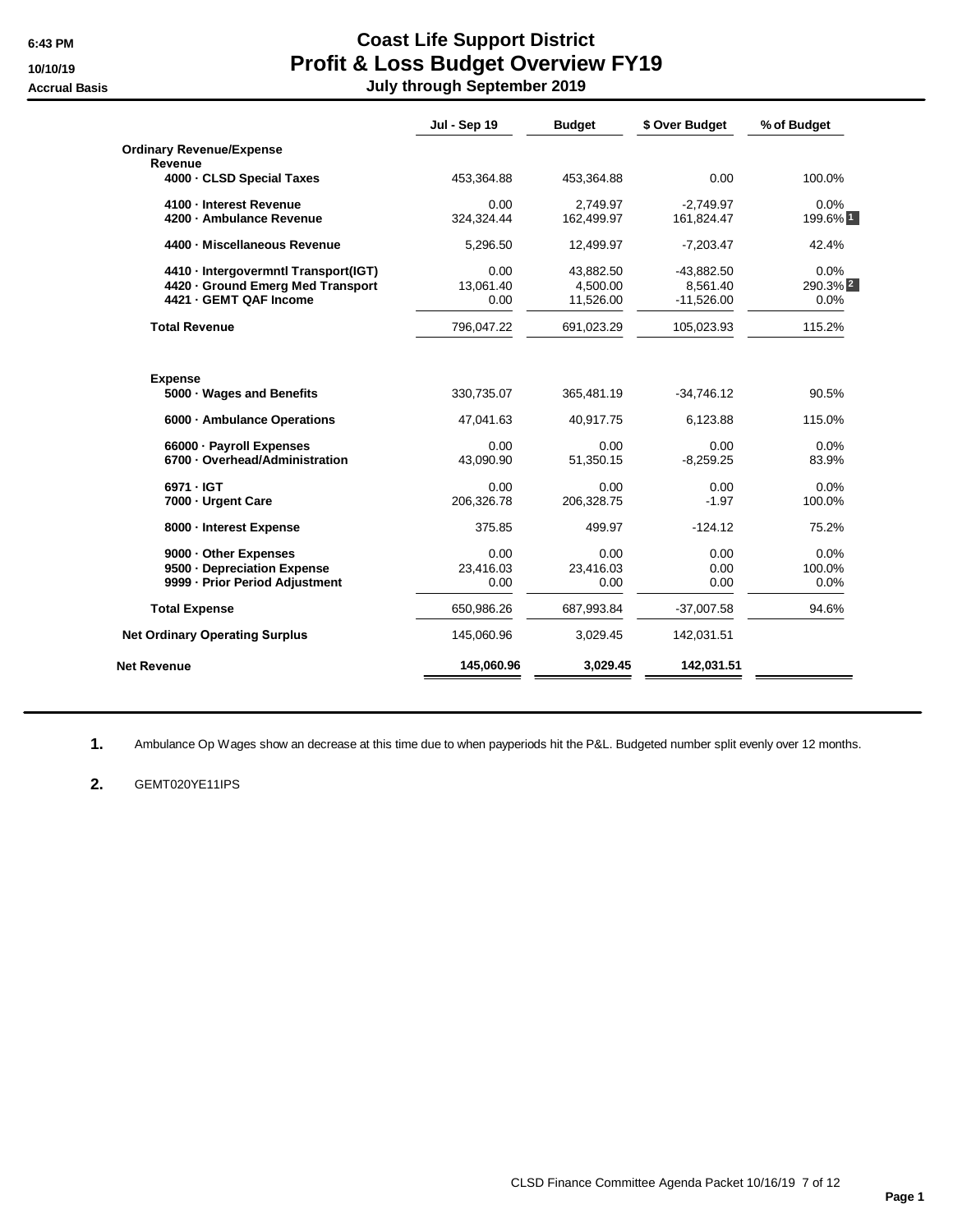# **6:48 PM Coast Life Support District 10/10/19 Profit & Loss Budget Overview FY19 Accrual Basis July through September 2019**

| <b>Ordinary Revenue/Expense</b><br>Revenue<br>4000 - CLSD Special Taxes<br>4001 - Mendocino County Taxes<br>4004 - Mendocino Ambulance Tax<br>100.0%<br>119,415.94<br>119,415.94<br>0.00<br>4009 - Mendocino Urgent Care Tax<br>108,687.47<br>108,687.47<br>0.00<br>100.0%<br>4010 - Mendocino Ad Valorem Tax<br>26,437.50<br>26,437.50<br>0.00<br>100.0%<br>Total 4001 - Mendocino County Taxes<br>0.00<br>100.0%<br>254,540.91<br>254,540.91<br>4002 - Sonoma County Taxes<br>4024 · Sonoma Ambulance Tax<br>93,786.00<br>93,786.00<br>0.00<br>100.0%<br>4029 - Sonoma Urgent Care Tax<br>98,013.00<br>98,013.00<br>0.00<br>100.0%<br>4030 - Sonoma County Special Tax<br>7,024.97<br>0.00<br>100.0%<br>7,024.97<br>Total 4002 - Sonoma County Taxes<br>198,823.97<br>198,823.97<br>0.00<br>100.0%<br>Total 4000 - CLSD Special Taxes<br>453,364.88<br>0.00<br>100.0%<br>453,364.88<br>4100 - Interest Revenue<br>0.00<br>0.0%<br>2,749.97<br>$-2,749.97$<br>4200 - Ambulance Revenue<br>4201 - Amb Transport Billings<br>199.6%<br>324,324.44<br>162,499.97<br>161,824.47<br>Total 4200 - Ambulance Revenue<br>324,324.44<br>162,499.97<br>161,824.47<br>4400 - Miscellaneous Revenue<br>5,296.50<br>12,499.97<br>$-7,203.47$<br>42.4%<br>4410 - Intergovermntl Transport(IGT)<br>0.00<br>43,882.50<br>$-43,882.50$<br>0.0%<br>4420 - Ground Emerg Med Transport<br>13,061.40<br>4,500.00<br>8,561.40<br>4421 - GEMT QAF Income<br>11,526.00<br>$-11,526.00$<br>0.0%<br>0.00<br>796,047.22<br>691,023.29<br>115.2%<br><b>Total Revenue</b><br>105,023.93<br><b>Expense</b><br>5000 · Wages and Benefits<br>5200 - Health Insurance<br>28,452.82<br>33,000.00<br>$-4,547.18$<br>86.2%<br>5300 - Payroll Taxes Emplr Costs<br>7,362.80<br>9,896.53<br>$-2,533.73$<br>74.4%<br>5350 - PERS Employer Costs<br>37,693.74<br>39,559.97<br>$-1,866.23$<br>95.3%<br>5405 · Administration Salaries<br>5405.1 · Admin Salaries-Alloc/UC<br>0.00<br>100.0%<br>$-6,328.78$<br>$-6,328.78$<br>5405 · Administration Salaries - Other<br>66,942.46<br>64,257.75<br>2,684.71<br>104.2%<br>Total 5405 · Administration Salaries<br>60,613.68<br>2,684.71<br>104.6%<br>57,928.97<br>89.0% 3<br>5410 - Ambulance Operations Wages<br>$-21,966.36$<br>178,336.61<br>200,302.97<br>5430 - Extra Duty/Stipend Pay/DA<br>$-1,767.12$<br>84.2%<br>9,381.91<br>11,149.03<br>8,893.51<br>13,643.72<br>$-4,750.21$<br>65.2%<br>5500 · Work Comp Insurance<br>330,735.07<br>365,481.19<br>$-34,746.12$<br>90.5%<br>Total 5000 · Wages and Benefits<br>6000 - Ambulance Operations<br>6030 - Med. Director Fee-non AHUC<br>9,450.00<br>9,450.00<br>0.00<br>100.0%<br>6040 - Dispatch Services<br>7,786.62<br>5,467.78<br>2,318.84<br>142.4%<br>6050 - Misc Reimbursements<br>0.00<br>0.00<br>0.00<br>$0.0\%$<br>6100 - Station/Crew Expenses<br>5100 Uniforms & Med Tests<br>818.80<br>874.97<br>$-56.17$<br>93.6%<br>6101 - Facilitiy Repair & Maintenance<br>134.7%<br>2,525.50<br>1,875.00<br>650.50<br>6102 - Facility Furniture<br>167.79<br>100.0%<br>167.79<br>0.00<br>3,027.71<br>1,875.00<br>1,152.71<br>161.5%<br>6110 · Supps, Rental, Clean. etc<br>5,922.69<br>5,625.00<br>297.69<br>6210 · Veh. Repair & Maintenance<br>105.3%<br>6240 - Vehicle Fuel<br>7,939.32<br>6,250.03<br>1,689.29<br>127.0%<br>6410 - Radios & Comm Equip<br>6410.1 · ATT Tower Lease<br>187.50<br>0.00<br>187.50<br>100.0%<br>750.00<br>$-750.00$<br>6410 · Radios & Comm Equip - Other<br>0.00<br>$0.0\%$<br>Total 6410 - Radios & Comm Equip<br>187.50<br>750.00<br>$-562.50$<br>25.0%<br>6510 - Medical Supplies & Equip<br>9,215.70<br>122.9%<br>7,500.00<br>1,715.70<br>Total 6100 - Station/Crew Expenses<br>29,805.01<br>24,750.00<br>5,055.01<br>120.4% | <b>Jul - Sep 19</b> | <b>Budget</b> | \$ Over Budget | % of Budget         |
|--------------------------------------------------------------------------------------------------------------------------------------------------------------------------------------------------------------------------------------------------------------------------------------------------------------------------------------------------------------------------------------------------------------------------------------------------------------------------------------------------------------------------------------------------------------------------------------------------------------------------------------------------------------------------------------------------------------------------------------------------------------------------------------------------------------------------------------------------------------------------------------------------------------------------------------------------------------------------------------------------------------------------------------------------------------------------------------------------------------------------------------------------------------------------------------------------------------------------------------------------------------------------------------------------------------------------------------------------------------------------------------------------------------------------------------------------------------------------------------------------------------------------------------------------------------------------------------------------------------------------------------------------------------------------------------------------------------------------------------------------------------------------------------------------------------------------------------------------------------------------------------------------------------------------------------------------------------------------------------------------------------------------------------------------------------------------------------------------------------------------------------------------------------------------------------------------------------------------------------------------------------------------------------------------------------------------------------------------------------------------------------------------------------------------------------------------------------------------------------------------------------------------------------------------------------------------------------------------------------------------------------------------------------------------------------------------------------------------------------------------------------------------------------------------------------------------------------------------------------------------------------------------------------------------------------------------------------------------------------------------------------------------------------------------------------------------------------------------------------------------------------------------------------------------------------------------------------------------------------------------------------------------------------------------------------------------------------------------------------------------------------------------------------------------------------------------------------------------------------------------------------------------------------------------------------------------------------------------------------------------------------------------------------------------------------------------------------------------------|---------------------|---------------|----------------|---------------------|
|                                                                                                                                                                                                                                                                                                                                                                                                                                                                                                                                                                                                                                                                                                                                                                                                                                                                                                                                                                                                                                                                                                                                                                                                                                                                                                                                                                                                                                                                                                                                                                                                                                                                                                                                                                                                                                                                                                                                                                                                                                                                                                                                                                                                                                                                                                                                                                                                                                                                                                                                                                                                                                                                                                                                                                                                                                                                                                                                                                                                                                                                                                                                                                                                                                                                                                                                                                                                                                                                                                                                                                                                                                                                                                                                |                     |               |                |                     |
|                                                                                                                                                                                                                                                                                                                                                                                                                                                                                                                                                                                                                                                                                                                                                                                                                                                                                                                                                                                                                                                                                                                                                                                                                                                                                                                                                                                                                                                                                                                                                                                                                                                                                                                                                                                                                                                                                                                                                                                                                                                                                                                                                                                                                                                                                                                                                                                                                                                                                                                                                                                                                                                                                                                                                                                                                                                                                                                                                                                                                                                                                                                                                                                                                                                                                                                                                                                                                                                                                                                                                                                                                                                                                                                                |                     |               |                |                     |
|                                                                                                                                                                                                                                                                                                                                                                                                                                                                                                                                                                                                                                                                                                                                                                                                                                                                                                                                                                                                                                                                                                                                                                                                                                                                                                                                                                                                                                                                                                                                                                                                                                                                                                                                                                                                                                                                                                                                                                                                                                                                                                                                                                                                                                                                                                                                                                                                                                                                                                                                                                                                                                                                                                                                                                                                                                                                                                                                                                                                                                                                                                                                                                                                                                                                                                                                                                                                                                                                                                                                                                                                                                                                                                                                |                     |               |                |                     |
|                                                                                                                                                                                                                                                                                                                                                                                                                                                                                                                                                                                                                                                                                                                                                                                                                                                                                                                                                                                                                                                                                                                                                                                                                                                                                                                                                                                                                                                                                                                                                                                                                                                                                                                                                                                                                                                                                                                                                                                                                                                                                                                                                                                                                                                                                                                                                                                                                                                                                                                                                                                                                                                                                                                                                                                                                                                                                                                                                                                                                                                                                                                                                                                                                                                                                                                                                                                                                                                                                                                                                                                                                                                                                                                                |                     |               |                |                     |
|                                                                                                                                                                                                                                                                                                                                                                                                                                                                                                                                                                                                                                                                                                                                                                                                                                                                                                                                                                                                                                                                                                                                                                                                                                                                                                                                                                                                                                                                                                                                                                                                                                                                                                                                                                                                                                                                                                                                                                                                                                                                                                                                                                                                                                                                                                                                                                                                                                                                                                                                                                                                                                                                                                                                                                                                                                                                                                                                                                                                                                                                                                                                                                                                                                                                                                                                                                                                                                                                                                                                                                                                                                                                                                                                |                     |               |                |                     |
|                                                                                                                                                                                                                                                                                                                                                                                                                                                                                                                                                                                                                                                                                                                                                                                                                                                                                                                                                                                                                                                                                                                                                                                                                                                                                                                                                                                                                                                                                                                                                                                                                                                                                                                                                                                                                                                                                                                                                                                                                                                                                                                                                                                                                                                                                                                                                                                                                                                                                                                                                                                                                                                                                                                                                                                                                                                                                                                                                                                                                                                                                                                                                                                                                                                                                                                                                                                                                                                                                                                                                                                                                                                                                                                                |                     |               |                |                     |
|                                                                                                                                                                                                                                                                                                                                                                                                                                                                                                                                                                                                                                                                                                                                                                                                                                                                                                                                                                                                                                                                                                                                                                                                                                                                                                                                                                                                                                                                                                                                                                                                                                                                                                                                                                                                                                                                                                                                                                                                                                                                                                                                                                                                                                                                                                                                                                                                                                                                                                                                                                                                                                                                                                                                                                                                                                                                                                                                                                                                                                                                                                                                                                                                                                                                                                                                                                                                                                                                                                                                                                                                                                                                                                                                |                     |               |                |                     |
|                                                                                                                                                                                                                                                                                                                                                                                                                                                                                                                                                                                                                                                                                                                                                                                                                                                                                                                                                                                                                                                                                                                                                                                                                                                                                                                                                                                                                                                                                                                                                                                                                                                                                                                                                                                                                                                                                                                                                                                                                                                                                                                                                                                                                                                                                                                                                                                                                                                                                                                                                                                                                                                                                                                                                                                                                                                                                                                                                                                                                                                                                                                                                                                                                                                                                                                                                                                                                                                                                                                                                                                                                                                                                                                                |                     |               |                |                     |
|                                                                                                                                                                                                                                                                                                                                                                                                                                                                                                                                                                                                                                                                                                                                                                                                                                                                                                                                                                                                                                                                                                                                                                                                                                                                                                                                                                                                                                                                                                                                                                                                                                                                                                                                                                                                                                                                                                                                                                                                                                                                                                                                                                                                                                                                                                                                                                                                                                                                                                                                                                                                                                                                                                                                                                                                                                                                                                                                                                                                                                                                                                                                                                                                                                                                                                                                                                                                                                                                                                                                                                                                                                                                                                                                |                     |               |                |                     |
|                                                                                                                                                                                                                                                                                                                                                                                                                                                                                                                                                                                                                                                                                                                                                                                                                                                                                                                                                                                                                                                                                                                                                                                                                                                                                                                                                                                                                                                                                                                                                                                                                                                                                                                                                                                                                                                                                                                                                                                                                                                                                                                                                                                                                                                                                                                                                                                                                                                                                                                                                                                                                                                                                                                                                                                                                                                                                                                                                                                                                                                                                                                                                                                                                                                                                                                                                                                                                                                                                                                                                                                                                                                                                                                                |                     |               |                |                     |
|                                                                                                                                                                                                                                                                                                                                                                                                                                                                                                                                                                                                                                                                                                                                                                                                                                                                                                                                                                                                                                                                                                                                                                                                                                                                                                                                                                                                                                                                                                                                                                                                                                                                                                                                                                                                                                                                                                                                                                                                                                                                                                                                                                                                                                                                                                                                                                                                                                                                                                                                                                                                                                                                                                                                                                                                                                                                                                                                                                                                                                                                                                                                                                                                                                                                                                                                                                                                                                                                                                                                                                                                                                                                                                                                |                     |               |                |                     |
|                                                                                                                                                                                                                                                                                                                                                                                                                                                                                                                                                                                                                                                                                                                                                                                                                                                                                                                                                                                                                                                                                                                                                                                                                                                                                                                                                                                                                                                                                                                                                                                                                                                                                                                                                                                                                                                                                                                                                                                                                                                                                                                                                                                                                                                                                                                                                                                                                                                                                                                                                                                                                                                                                                                                                                                                                                                                                                                                                                                                                                                                                                                                                                                                                                                                                                                                                                                                                                                                                                                                                                                                                                                                                                                                |                     |               |                |                     |
|                                                                                                                                                                                                                                                                                                                                                                                                                                                                                                                                                                                                                                                                                                                                                                                                                                                                                                                                                                                                                                                                                                                                                                                                                                                                                                                                                                                                                                                                                                                                                                                                                                                                                                                                                                                                                                                                                                                                                                                                                                                                                                                                                                                                                                                                                                                                                                                                                                                                                                                                                                                                                                                                                                                                                                                                                                                                                                                                                                                                                                                                                                                                                                                                                                                                                                                                                                                                                                                                                                                                                                                                                                                                                                                                |                     |               |                |                     |
|                                                                                                                                                                                                                                                                                                                                                                                                                                                                                                                                                                                                                                                                                                                                                                                                                                                                                                                                                                                                                                                                                                                                                                                                                                                                                                                                                                                                                                                                                                                                                                                                                                                                                                                                                                                                                                                                                                                                                                                                                                                                                                                                                                                                                                                                                                                                                                                                                                                                                                                                                                                                                                                                                                                                                                                                                                                                                                                                                                                                                                                                                                                                                                                                                                                                                                                                                                                                                                                                                                                                                                                                                                                                                                                                |                     |               |                |                     |
|                                                                                                                                                                                                                                                                                                                                                                                                                                                                                                                                                                                                                                                                                                                                                                                                                                                                                                                                                                                                                                                                                                                                                                                                                                                                                                                                                                                                                                                                                                                                                                                                                                                                                                                                                                                                                                                                                                                                                                                                                                                                                                                                                                                                                                                                                                                                                                                                                                                                                                                                                                                                                                                                                                                                                                                                                                                                                                                                                                                                                                                                                                                                                                                                                                                                                                                                                                                                                                                                                                                                                                                                                                                                                                                                |                     |               |                |                     |
|                                                                                                                                                                                                                                                                                                                                                                                                                                                                                                                                                                                                                                                                                                                                                                                                                                                                                                                                                                                                                                                                                                                                                                                                                                                                                                                                                                                                                                                                                                                                                                                                                                                                                                                                                                                                                                                                                                                                                                                                                                                                                                                                                                                                                                                                                                                                                                                                                                                                                                                                                                                                                                                                                                                                                                                                                                                                                                                                                                                                                                                                                                                                                                                                                                                                                                                                                                                                                                                                                                                                                                                                                                                                                                                                |                     |               |                |                     |
|                                                                                                                                                                                                                                                                                                                                                                                                                                                                                                                                                                                                                                                                                                                                                                                                                                                                                                                                                                                                                                                                                                                                                                                                                                                                                                                                                                                                                                                                                                                                                                                                                                                                                                                                                                                                                                                                                                                                                                                                                                                                                                                                                                                                                                                                                                                                                                                                                                                                                                                                                                                                                                                                                                                                                                                                                                                                                                                                                                                                                                                                                                                                                                                                                                                                                                                                                                                                                                                                                                                                                                                                                                                                                                                                |                     |               |                | 199.6% 1            |
|                                                                                                                                                                                                                                                                                                                                                                                                                                                                                                                                                                                                                                                                                                                                                                                                                                                                                                                                                                                                                                                                                                                                                                                                                                                                                                                                                                                                                                                                                                                                                                                                                                                                                                                                                                                                                                                                                                                                                                                                                                                                                                                                                                                                                                                                                                                                                                                                                                                                                                                                                                                                                                                                                                                                                                                                                                                                                                                                                                                                                                                                                                                                                                                                                                                                                                                                                                                                                                                                                                                                                                                                                                                                                                                                |                     |               |                |                     |
|                                                                                                                                                                                                                                                                                                                                                                                                                                                                                                                                                                                                                                                                                                                                                                                                                                                                                                                                                                                                                                                                                                                                                                                                                                                                                                                                                                                                                                                                                                                                                                                                                                                                                                                                                                                                                                                                                                                                                                                                                                                                                                                                                                                                                                                                                                                                                                                                                                                                                                                                                                                                                                                                                                                                                                                                                                                                                                                                                                                                                                                                                                                                                                                                                                                                                                                                                                                                                                                                                                                                                                                                                                                                                                                                |                     |               |                |                     |
|                                                                                                                                                                                                                                                                                                                                                                                                                                                                                                                                                                                                                                                                                                                                                                                                                                                                                                                                                                                                                                                                                                                                                                                                                                                                                                                                                                                                                                                                                                                                                                                                                                                                                                                                                                                                                                                                                                                                                                                                                                                                                                                                                                                                                                                                                                                                                                                                                                                                                                                                                                                                                                                                                                                                                                                                                                                                                                                                                                                                                                                                                                                                                                                                                                                                                                                                                                                                                                                                                                                                                                                                                                                                                                                                |                     |               |                | 290.3% <sup>2</sup> |
|                                                                                                                                                                                                                                                                                                                                                                                                                                                                                                                                                                                                                                                                                                                                                                                                                                                                                                                                                                                                                                                                                                                                                                                                                                                                                                                                                                                                                                                                                                                                                                                                                                                                                                                                                                                                                                                                                                                                                                                                                                                                                                                                                                                                                                                                                                                                                                                                                                                                                                                                                                                                                                                                                                                                                                                                                                                                                                                                                                                                                                                                                                                                                                                                                                                                                                                                                                                                                                                                                                                                                                                                                                                                                                                                |                     |               |                |                     |
|                                                                                                                                                                                                                                                                                                                                                                                                                                                                                                                                                                                                                                                                                                                                                                                                                                                                                                                                                                                                                                                                                                                                                                                                                                                                                                                                                                                                                                                                                                                                                                                                                                                                                                                                                                                                                                                                                                                                                                                                                                                                                                                                                                                                                                                                                                                                                                                                                                                                                                                                                                                                                                                                                                                                                                                                                                                                                                                                                                                                                                                                                                                                                                                                                                                                                                                                                                                                                                                                                                                                                                                                                                                                                                                                |                     |               |                |                     |
|                                                                                                                                                                                                                                                                                                                                                                                                                                                                                                                                                                                                                                                                                                                                                                                                                                                                                                                                                                                                                                                                                                                                                                                                                                                                                                                                                                                                                                                                                                                                                                                                                                                                                                                                                                                                                                                                                                                                                                                                                                                                                                                                                                                                                                                                                                                                                                                                                                                                                                                                                                                                                                                                                                                                                                                                                                                                                                                                                                                                                                                                                                                                                                                                                                                                                                                                                                                                                                                                                                                                                                                                                                                                                                                                |                     |               |                |                     |
|                                                                                                                                                                                                                                                                                                                                                                                                                                                                                                                                                                                                                                                                                                                                                                                                                                                                                                                                                                                                                                                                                                                                                                                                                                                                                                                                                                                                                                                                                                                                                                                                                                                                                                                                                                                                                                                                                                                                                                                                                                                                                                                                                                                                                                                                                                                                                                                                                                                                                                                                                                                                                                                                                                                                                                                                                                                                                                                                                                                                                                                                                                                                                                                                                                                                                                                                                                                                                                                                                                                                                                                                                                                                                                                                |                     |               |                |                     |
|                                                                                                                                                                                                                                                                                                                                                                                                                                                                                                                                                                                                                                                                                                                                                                                                                                                                                                                                                                                                                                                                                                                                                                                                                                                                                                                                                                                                                                                                                                                                                                                                                                                                                                                                                                                                                                                                                                                                                                                                                                                                                                                                                                                                                                                                                                                                                                                                                                                                                                                                                                                                                                                                                                                                                                                                                                                                                                                                                                                                                                                                                                                                                                                                                                                                                                                                                                                                                                                                                                                                                                                                                                                                                                                                |                     |               |                |                     |
|                                                                                                                                                                                                                                                                                                                                                                                                                                                                                                                                                                                                                                                                                                                                                                                                                                                                                                                                                                                                                                                                                                                                                                                                                                                                                                                                                                                                                                                                                                                                                                                                                                                                                                                                                                                                                                                                                                                                                                                                                                                                                                                                                                                                                                                                                                                                                                                                                                                                                                                                                                                                                                                                                                                                                                                                                                                                                                                                                                                                                                                                                                                                                                                                                                                                                                                                                                                                                                                                                                                                                                                                                                                                                                                                |                     |               |                |                     |
|                                                                                                                                                                                                                                                                                                                                                                                                                                                                                                                                                                                                                                                                                                                                                                                                                                                                                                                                                                                                                                                                                                                                                                                                                                                                                                                                                                                                                                                                                                                                                                                                                                                                                                                                                                                                                                                                                                                                                                                                                                                                                                                                                                                                                                                                                                                                                                                                                                                                                                                                                                                                                                                                                                                                                                                                                                                                                                                                                                                                                                                                                                                                                                                                                                                                                                                                                                                                                                                                                                                                                                                                                                                                                                                                |                     |               |                |                     |
|                                                                                                                                                                                                                                                                                                                                                                                                                                                                                                                                                                                                                                                                                                                                                                                                                                                                                                                                                                                                                                                                                                                                                                                                                                                                                                                                                                                                                                                                                                                                                                                                                                                                                                                                                                                                                                                                                                                                                                                                                                                                                                                                                                                                                                                                                                                                                                                                                                                                                                                                                                                                                                                                                                                                                                                                                                                                                                                                                                                                                                                                                                                                                                                                                                                                                                                                                                                                                                                                                                                                                                                                                                                                                                                                |                     |               |                |                     |
|                                                                                                                                                                                                                                                                                                                                                                                                                                                                                                                                                                                                                                                                                                                                                                                                                                                                                                                                                                                                                                                                                                                                                                                                                                                                                                                                                                                                                                                                                                                                                                                                                                                                                                                                                                                                                                                                                                                                                                                                                                                                                                                                                                                                                                                                                                                                                                                                                                                                                                                                                                                                                                                                                                                                                                                                                                                                                                                                                                                                                                                                                                                                                                                                                                                                                                                                                                                                                                                                                                                                                                                                                                                                                                                                |                     |               |                |                     |
|                                                                                                                                                                                                                                                                                                                                                                                                                                                                                                                                                                                                                                                                                                                                                                                                                                                                                                                                                                                                                                                                                                                                                                                                                                                                                                                                                                                                                                                                                                                                                                                                                                                                                                                                                                                                                                                                                                                                                                                                                                                                                                                                                                                                                                                                                                                                                                                                                                                                                                                                                                                                                                                                                                                                                                                                                                                                                                                                                                                                                                                                                                                                                                                                                                                                                                                                                                                                                                                                                                                                                                                                                                                                                                                                |                     |               |                |                     |
|                                                                                                                                                                                                                                                                                                                                                                                                                                                                                                                                                                                                                                                                                                                                                                                                                                                                                                                                                                                                                                                                                                                                                                                                                                                                                                                                                                                                                                                                                                                                                                                                                                                                                                                                                                                                                                                                                                                                                                                                                                                                                                                                                                                                                                                                                                                                                                                                                                                                                                                                                                                                                                                                                                                                                                                                                                                                                                                                                                                                                                                                                                                                                                                                                                                                                                                                                                                                                                                                                                                                                                                                                                                                                                                                |                     |               |                |                     |
|                                                                                                                                                                                                                                                                                                                                                                                                                                                                                                                                                                                                                                                                                                                                                                                                                                                                                                                                                                                                                                                                                                                                                                                                                                                                                                                                                                                                                                                                                                                                                                                                                                                                                                                                                                                                                                                                                                                                                                                                                                                                                                                                                                                                                                                                                                                                                                                                                                                                                                                                                                                                                                                                                                                                                                                                                                                                                                                                                                                                                                                                                                                                                                                                                                                                                                                                                                                                                                                                                                                                                                                                                                                                                                                                |                     |               |                |                     |
|                                                                                                                                                                                                                                                                                                                                                                                                                                                                                                                                                                                                                                                                                                                                                                                                                                                                                                                                                                                                                                                                                                                                                                                                                                                                                                                                                                                                                                                                                                                                                                                                                                                                                                                                                                                                                                                                                                                                                                                                                                                                                                                                                                                                                                                                                                                                                                                                                                                                                                                                                                                                                                                                                                                                                                                                                                                                                                                                                                                                                                                                                                                                                                                                                                                                                                                                                                                                                                                                                                                                                                                                                                                                                                                                |                     |               |                |                     |
|                                                                                                                                                                                                                                                                                                                                                                                                                                                                                                                                                                                                                                                                                                                                                                                                                                                                                                                                                                                                                                                                                                                                                                                                                                                                                                                                                                                                                                                                                                                                                                                                                                                                                                                                                                                                                                                                                                                                                                                                                                                                                                                                                                                                                                                                                                                                                                                                                                                                                                                                                                                                                                                                                                                                                                                                                                                                                                                                                                                                                                                                                                                                                                                                                                                                                                                                                                                                                                                                                                                                                                                                                                                                                                                                |                     |               |                |                     |
|                                                                                                                                                                                                                                                                                                                                                                                                                                                                                                                                                                                                                                                                                                                                                                                                                                                                                                                                                                                                                                                                                                                                                                                                                                                                                                                                                                                                                                                                                                                                                                                                                                                                                                                                                                                                                                                                                                                                                                                                                                                                                                                                                                                                                                                                                                                                                                                                                                                                                                                                                                                                                                                                                                                                                                                                                                                                                                                                                                                                                                                                                                                                                                                                                                                                                                                                                                                                                                                                                                                                                                                                                                                                                                                                |                     |               |                |                     |
|                                                                                                                                                                                                                                                                                                                                                                                                                                                                                                                                                                                                                                                                                                                                                                                                                                                                                                                                                                                                                                                                                                                                                                                                                                                                                                                                                                                                                                                                                                                                                                                                                                                                                                                                                                                                                                                                                                                                                                                                                                                                                                                                                                                                                                                                                                                                                                                                                                                                                                                                                                                                                                                                                                                                                                                                                                                                                                                                                                                                                                                                                                                                                                                                                                                                                                                                                                                                                                                                                                                                                                                                                                                                                                                                |                     |               |                |                     |
|                                                                                                                                                                                                                                                                                                                                                                                                                                                                                                                                                                                                                                                                                                                                                                                                                                                                                                                                                                                                                                                                                                                                                                                                                                                                                                                                                                                                                                                                                                                                                                                                                                                                                                                                                                                                                                                                                                                                                                                                                                                                                                                                                                                                                                                                                                                                                                                                                                                                                                                                                                                                                                                                                                                                                                                                                                                                                                                                                                                                                                                                                                                                                                                                                                                                                                                                                                                                                                                                                                                                                                                                                                                                                                                                |                     |               |                |                     |
|                                                                                                                                                                                                                                                                                                                                                                                                                                                                                                                                                                                                                                                                                                                                                                                                                                                                                                                                                                                                                                                                                                                                                                                                                                                                                                                                                                                                                                                                                                                                                                                                                                                                                                                                                                                                                                                                                                                                                                                                                                                                                                                                                                                                                                                                                                                                                                                                                                                                                                                                                                                                                                                                                                                                                                                                                                                                                                                                                                                                                                                                                                                                                                                                                                                                                                                                                                                                                                                                                                                                                                                                                                                                                                                                |                     |               |                |                     |
|                                                                                                                                                                                                                                                                                                                                                                                                                                                                                                                                                                                                                                                                                                                                                                                                                                                                                                                                                                                                                                                                                                                                                                                                                                                                                                                                                                                                                                                                                                                                                                                                                                                                                                                                                                                                                                                                                                                                                                                                                                                                                                                                                                                                                                                                                                                                                                                                                                                                                                                                                                                                                                                                                                                                                                                                                                                                                                                                                                                                                                                                                                                                                                                                                                                                                                                                                                                                                                                                                                                                                                                                                                                                                                                                |                     |               |                |                     |
|                                                                                                                                                                                                                                                                                                                                                                                                                                                                                                                                                                                                                                                                                                                                                                                                                                                                                                                                                                                                                                                                                                                                                                                                                                                                                                                                                                                                                                                                                                                                                                                                                                                                                                                                                                                                                                                                                                                                                                                                                                                                                                                                                                                                                                                                                                                                                                                                                                                                                                                                                                                                                                                                                                                                                                                                                                                                                                                                                                                                                                                                                                                                                                                                                                                                                                                                                                                                                                                                                                                                                                                                                                                                                                                                |                     |               |                |                     |
|                                                                                                                                                                                                                                                                                                                                                                                                                                                                                                                                                                                                                                                                                                                                                                                                                                                                                                                                                                                                                                                                                                                                                                                                                                                                                                                                                                                                                                                                                                                                                                                                                                                                                                                                                                                                                                                                                                                                                                                                                                                                                                                                                                                                                                                                                                                                                                                                                                                                                                                                                                                                                                                                                                                                                                                                                                                                                                                                                                                                                                                                                                                                                                                                                                                                                                                                                                                                                                                                                                                                                                                                                                                                                                                                |                     |               |                |                     |
|                                                                                                                                                                                                                                                                                                                                                                                                                                                                                                                                                                                                                                                                                                                                                                                                                                                                                                                                                                                                                                                                                                                                                                                                                                                                                                                                                                                                                                                                                                                                                                                                                                                                                                                                                                                                                                                                                                                                                                                                                                                                                                                                                                                                                                                                                                                                                                                                                                                                                                                                                                                                                                                                                                                                                                                                                                                                                                                                                                                                                                                                                                                                                                                                                                                                                                                                                                                                                                                                                                                                                                                                                                                                                                                                |                     |               |                |                     |
|                                                                                                                                                                                                                                                                                                                                                                                                                                                                                                                                                                                                                                                                                                                                                                                                                                                                                                                                                                                                                                                                                                                                                                                                                                                                                                                                                                                                                                                                                                                                                                                                                                                                                                                                                                                                                                                                                                                                                                                                                                                                                                                                                                                                                                                                                                                                                                                                                                                                                                                                                                                                                                                                                                                                                                                                                                                                                                                                                                                                                                                                                                                                                                                                                                                                                                                                                                                                                                                                                                                                                                                                                                                                                                                                |                     |               |                |                     |
|                                                                                                                                                                                                                                                                                                                                                                                                                                                                                                                                                                                                                                                                                                                                                                                                                                                                                                                                                                                                                                                                                                                                                                                                                                                                                                                                                                                                                                                                                                                                                                                                                                                                                                                                                                                                                                                                                                                                                                                                                                                                                                                                                                                                                                                                                                                                                                                                                                                                                                                                                                                                                                                                                                                                                                                                                                                                                                                                                                                                                                                                                                                                                                                                                                                                                                                                                                                                                                                                                                                                                                                                                                                                                                                                |                     |               |                |                     |
|                                                                                                                                                                                                                                                                                                                                                                                                                                                                                                                                                                                                                                                                                                                                                                                                                                                                                                                                                                                                                                                                                                                                                                                                                                                                                                                                                                                                                                                                                                                                                                                                                                                                                                                                                                                                                                                                                                                                                                                                                                                                                                                                                                                                                                                                                                                                                                                                                                                                                                                                                                                                                                                                                                                                                                                                                                                                                                                                                                                                                                                                                                                                                                                                                                                                                                                                                                                                                                                                                                                                                                                                                                                                                                                                |                     |               |                |                     |
|                                                                                                                                                                                                                                                                                                                                                                                                                                                                                                                                                                                                                                                                                                                                                                                                                                                                                                                                                                                                                                                                                                                                                                                                                                                                                                                                                                                                                                                                                                                                                                                                                                                                                                                                                                                                                                                                                                                                                                                                                                                                                                                                                                                                                                                                                                                                                                                                                                                                                                                                                                                                                                                                                                                                                                                                                                                                                                                                                                                                                                                                                                                                                                                                                                                                                                                                                                                                                                                                                                                                                                                                                                                                                                                                |                     |               |                |                     |
|                                                                                                                                                                                                                                                                                                                                                                                                                                                                                                                                                                                                                                                                                                                                                                                                                                                                                                                                                                                                                                                                                                                                                                                                                                                                                                                                                                                                                                                                                                                                                                                                                                                                                                                                                                                                                                                                                                                                                                                                                                                                                                                                                                                                                                                                                                                                                                                                                                                                                                                                                                                                                                                                                                                                                                                                                                                                                                                                                                                                                                                                                                                                                                                                                                                                                                                                                                                                                                                                                                                                                                                                                                                                                                                                |                     |               |                |                     |

CLSD Finance Committee Agenda Packet 10/16/19 8 of 12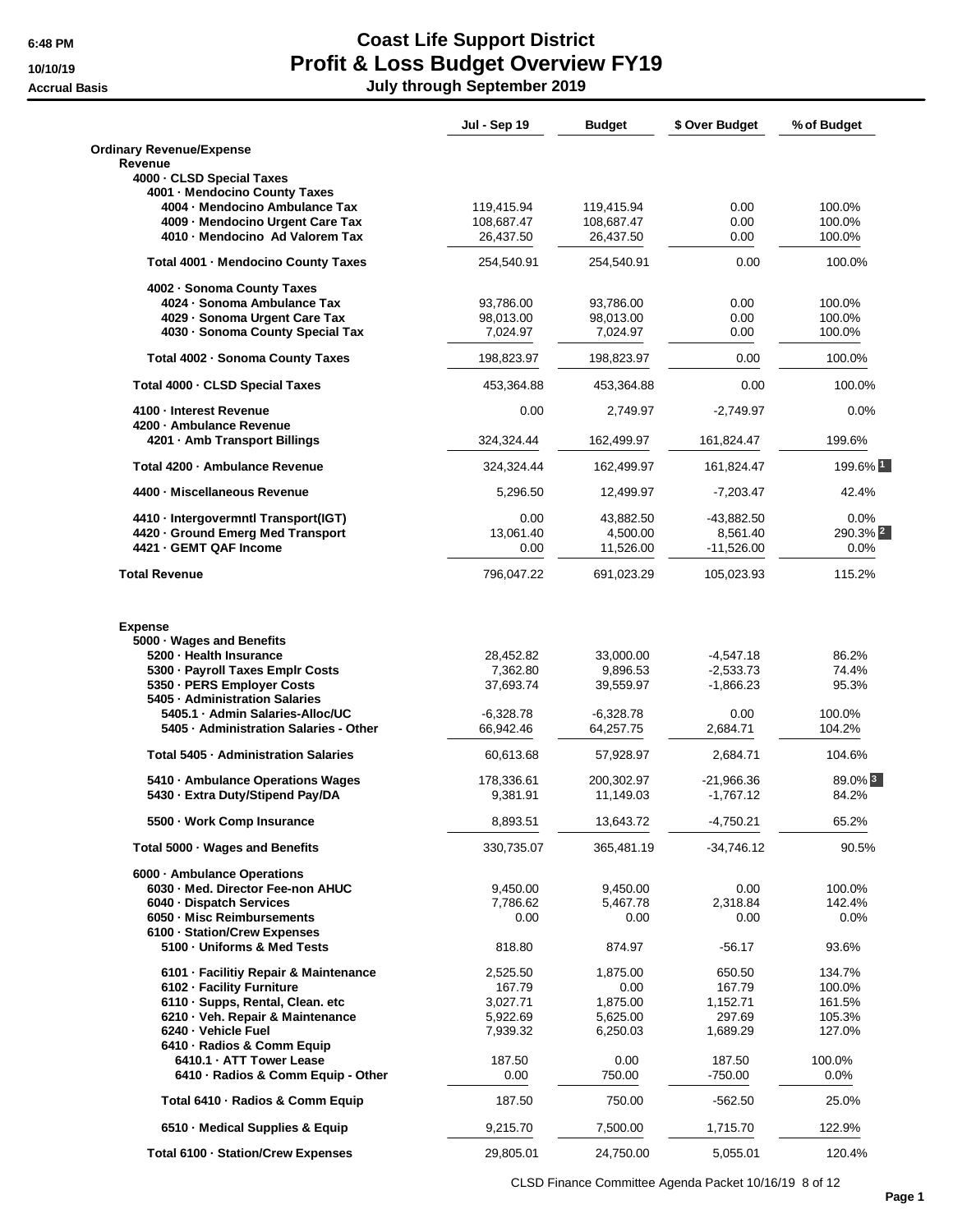# **6:48 PM Coast Life Support District 10/10/19 Profit & Loss Budget Overview FY19 Accrual Basis July through September 2019**

|                                                         | Jul - Sep 19           | <b>Budget</b>          | \$ Over Budget  | % of Budget      |
|---------------------------------------------------------|------------------------|------------------------|-----------------|------------------|
| 6980 - Misc. Employee Train. Exps                       | 0.00                   | 1,249.97               | $-1,249.97$     | $0.0\%$          |
| Total 6000 · Ambulance Operations                       | 47,041.63              | 40,917.75              | 6,123.88        | 115.0%           |
| 66000 · Payroll Expenses                                | 0.00                   | 0.00                   | 0.00            | 0.0%             |
| 6700 · Overhead/Administration                          |                        |                        |                 |                  |
| 6180 · Utilities                                        | 3,157.49               | 3,250.03               | -92.54          | 97.2%            |
| 6188 · Telephone                                        | 1,631.04               | 1,624.97               | 6.07            | 100.4%           |
| 6300 - Insurance                                        | 4,334.76               | 4,324.97               | 9.79            | 100.2%           |
| 6713 - Ambulance Billing                                | 11,464.16              | 9,750.00               | 1,714.16        | 117.6%           |
| 6714 - GEMT QAF Expense                                 | 3,904.18               | 0.00                   | 3,904.18        | 100.0%           |
| 6718 - Office Supp/Equip/Software                       |                        |                        |                 |                  |
| 6718.1 - Office Supplies                                | 1,000.41               | 625.03                 | 375.38          | 160.1%           |
| 6718.2 - Computer Equipment                             | 31.48                  | 499.97                 | $-468.49$       | 6.3%             |
| 6718.3 - Software                                       | 712.26                 | 750.00                 | $-37.74$        | 95.0%            |
| 6718 - Office Supp/Equip/Software - Other               | 0.00                   | 0.00                   | 0.00            | $0.0\%$          |
| Total 6718 - Office Supp/Equip/Software                 | 1,744.15               | 1,875.00               | $-130.85$       | 93.0%            |
| 6720 - Board Expenses                                   | 719.68                 | 625.03                 | 94.65           | 115.1%           |
| 6730 - Consultants                                      |                        |                        |                 |                  |
| 6734 - IT                                               | 1,541.70               | 1,750.03               | $-208.33$       | 88.1%            |
|                                                         |                        |                        |                 |                  |
| 6735 - EMS Survey                                       | 317.85                 | 750.00                 | $-432.15$       | 42.4%            |
| 6737 - Financial/Bookkeeping                            | 0.00                   | 750.00                 | $-750.00$       | 0.0%             |
| $6738 - Legal$                                          | 828.00                 | 1,249.97               | $-421.97$       | 66.2%            |
| 6739 - Policy Development                               | 0.00                   | 1,200.00               | $-1,200.00$     | $0.0\%$          |
| 6740 - Audit                                            | 0.00                   | 2,275.03               | $-2,275.03$     | 0.0%             |
| 6741 - Tax Administration - NBS                         | 5,643.16               | 2,749.97               | 2,893.19        | 205.2%           |
| Total 6730 - Consultants                                | 8,330.71               | 10,725.00              | $-2,394.29$     | 77.7%            |
| 6742 - Bank/Merchant Fees                               | 561.04                 | 300.00                 | 261.04          | 187.0%           |
| 6755 - Property Tax Admin                               | 0.00                   | 4,375.03               | $-4,375.03$     | 0.0%             |
| 6760 - Education/Professional Dev                       | 11.75                  | 250.03                 | $-238.28$       | 4.7%             |
| 6765 - Election Costs/Reserve                           | 0.00                   | 6,250.03               | $-6,250.03$     | 0.0%             |
| 6770 - Dues, Subscrip, Membership                       | 2,720.97               | 3,000.00               | $-279.03$       | 90.7%            |
| 6788 - Printing & Reproduction                          | 312.90                 | 1,500.00               | $-1,187.10$     | 20.9%            |
| 6795 - Travel/Transportation                            | 308.58                 | 1,000.03               | $-691.45$       | 30.9%            |
| 6970 - Community Dev/Training                           | 3,889.49               | 2,500.03               | 1,389.46        | 155.6%           |
| Total 6700 - Overhead/Administration                    | 43,090.90              | 51,350.15              | $-8,259.25$     | 83.9%            |
| 6971 - IGT                                              | 0.00                   | 0.00                   | 0.00            | 0.0%             |
| 7000 - Urgent Care                                      |                        |                        |                 |                  |
| 7011 - Admin Salaries-Alloc to UC<br>7050 - UC Contract | 6,328.78<br>199,998.00 | 6,328.78<br>199,999.97 | 0.00<br>$-1.97$ | 100.0%<br>100.0% |
| Total 7000 - Urgent Care                                | 206,326.78             | 206,328.75             | $-1.97$         | 100.0%           |
|                                                         |                        |                        |                 |                  |
| 8000 - Interest Expense                                 |                        |                        |                 |                  |
| 8005 - EMS Interest Expense                             | 0.00                   | 0.00                   | 0.00            | 0.0%             |
| 8000 - Interest Expense - Other                         | 375.85                 | 499.97                 | $-124.12$       | 75.2%            |
| Total 8000 - Interest Expense                           | 375.85                 | 499.97                 | $-124.12$       | 75.2%            |
| 9000 - Other Expenses                                   | 0.00                   | 0.00                   | 0.00            | 0.0%             |
| 9500 - Depreciation Expense                             | 23,416.03              | 23,416.03              | 0.00            | 100.0%           |
| 9999 - Prior Period Adjustment                          | 0.00                   | 0.00                   | 0.00            | 0.0%             |
| <b>Total Expense</b>                                    | 650,986.26             | 687,993.84             | $-37,007.58$    | 94.6%            |
| <b>Net Ordinary Operating Surplus</b>                   | 145,060.96             | 3,029.45               | 142,031.51      |                  |
|                                                         |                        |                        |                 |                  |

**1.** NET BILLING: \*Ref Wittman YTD Report (acc 4220 + Column F minus H/K/L)

### **2.** GEMT020YE11IPS

**3.** Ambulance Op Wages show an decrease at this time due to when payperiods hit the P&L. Budgeted number split evenly over 12 months.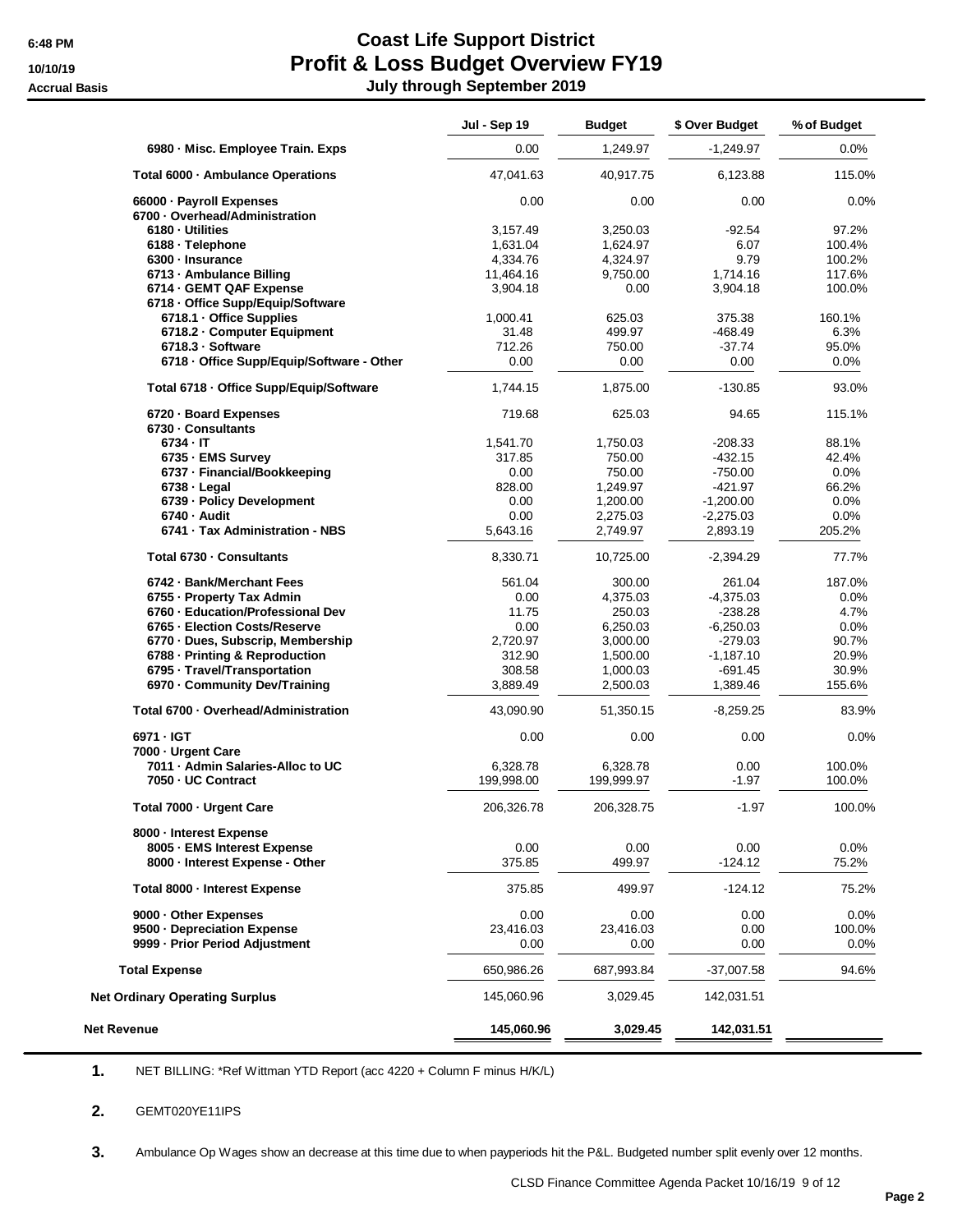#### **CUMULATIVE AMBULANCE DATA**

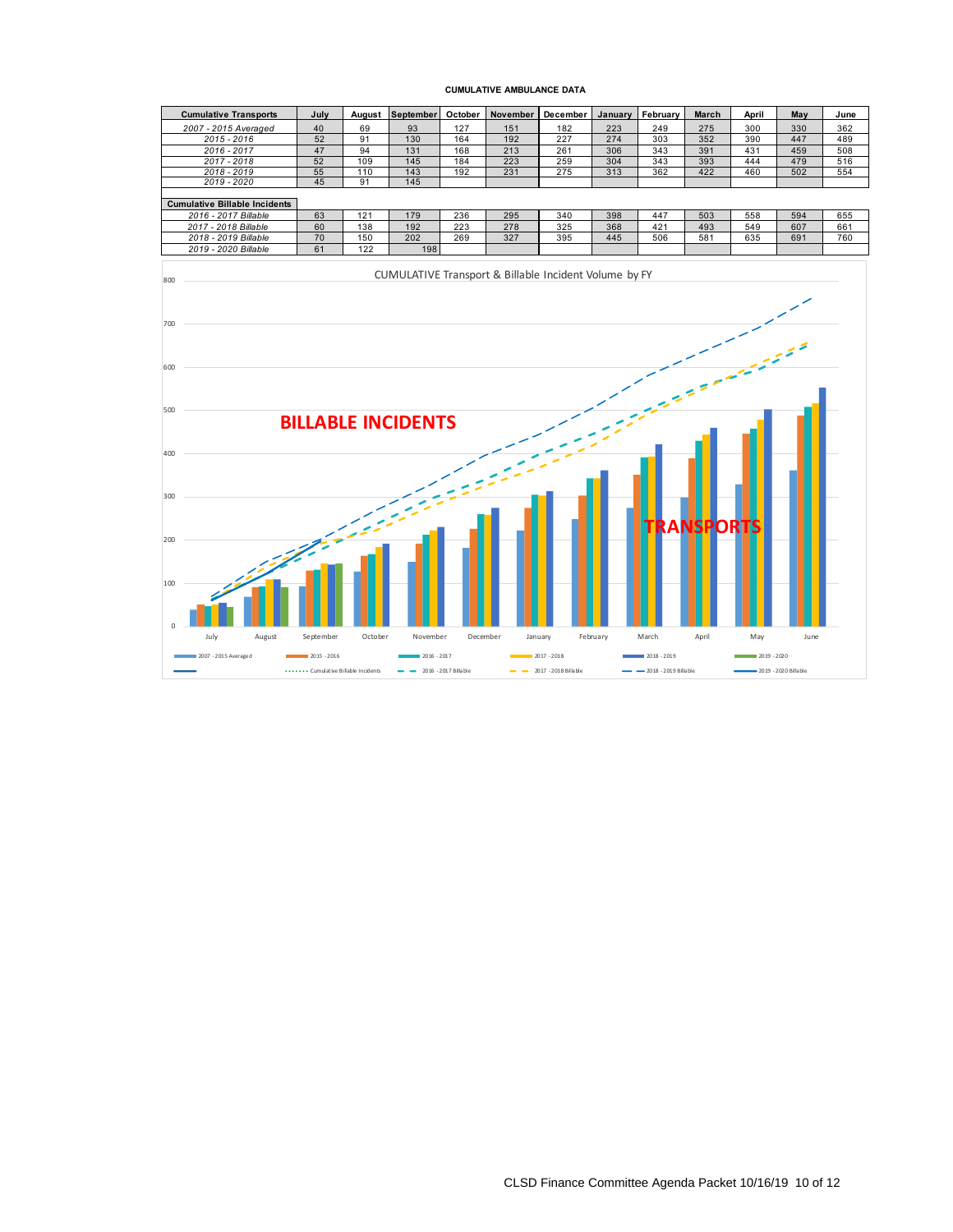M-120: 1st Out - PM + EMT = ALS M-122: 2nd Out - PM + EMT = ALS B-121: Back up - EMT + EMT = BLS

## **2nd-Out Paramedic Tracking**

| 2019       | # of Shifts<br>M-122 Staffed | Shift             | Total M122<br>Incidents | Dispatched     | Cancelled    | AMA / RAS Transports |                | <b>Billed</b> as<br>ALS | <b>Billed</b> as<br><b>BLS</b> | Total<br>billable | Notes                                   |
|------------|------------------------------|-------------------|-------------------------|----------------|--------------|----------------------|----------------|-------------------------|--------------------------------|-------------------|-----------------------------------------|
| MAY        | 29                           | $9:00 A - 9:00 P$ | 15                      | 13             | 6            | 3                    | $\overline{4}$ | $\overline{4}$          | $\overline{2}$                 | $\overline{7}$    | (2) shifts no M-122 but B-121 not       |
|            | 19                           | $9:00P - 9:00A$   |                         | $\overline{2}$ | $\mathbf{1}$ | $\mathbf{0}$         | $\mathbf{1}$   | $\mathbf{1}$            | $\mathbf{0}$                   |                   | dispatched                              |
| <b>JUN</b> | 25                           | $9:00 A - 9:00 P$ | 11                      | 10             | 0            | 0                    | 10             | 10                      | 0                              | 11                | (5) shifts no M-122 due to vacations.   |
|            | 12                           | 9:00 P - 9:00 A   |                         | $\mathbf{1}$   | $\mathbf 0$  | $\mathbf 0$          | $\mathbf{1}$   | $\mathbf{1}$            | $\mathbf 0$                    |                   | Once Hans independent - not an issue.   |
| JUL        | 28                           | $9:00 A - 9:00 P$ | 18                      | 16             | 3            | 3                    | 9              | 8                       | $\overline{2}$                 | 11                | (3) days 2nd Out staffed by BLS (1 AMA) |
|            | $\mathbf{1}$                 | 9:00 P - 9:00 A   |                         | $\overline{2}$ | $\mathbf 0$  | $\mathbf 0$          | $\mathbf{1}$   | $\mathbf{1}$            | $\mathbf 0$                    |                   |                                         |
| 25<br>AUG  | 9:00 A - 9:00 P              | 9                 | $\overline{7}$          | $\overline{3}$ | $\mathbf 0$  | 5                    | 5              | 0                       | 6                              | All ALS incidents |                                         |
|            | 16                           | $9:00P - 9:00A$   |                         | $\overline{2}$ | $\mathbf{1}$ | $\mathbf 0$          | $\mathbf{1}$   | $\mathbf{1}$            | $\mathbf 0$                    |                   |                                         |
| <b>SEP</b> | 25                           | $9:00 A - 9:00 P$ | 13                      | 17             | 5            | 9                    | 9              | 9                       | 8                              | 17                | 5 shifts BLS - 2 transports             |
|            | 20                           | $9:00 P - 9:00 A$ |                         | $\mathbf{0}$   | $\mathbf{0}$ | $\mathbf{0}$         | $\mathbf 0$    | 0                       | $\mathbf 0$                    |                   |                                         |
| OCT        |                              | $9:00 A - 9:00 P$ |                         |                |              |                      |                |                         |                                |                   |                                         |
|            |                              | $9:00P - 9:00A$   |                         |                |              |                      |                |                         |                                |                   |                                         |
| <b>NOV</b> |                              | $9:00 A - 9:00 P$ |                         |                |              |                      |                |                         |                                |                   |                                         |
|            |                              | $9:00P - 9:00A$   |                         |                |              |                      |                |                         |                                |                   |                                         |
| <b>DEC</b> |                              | $9:00 A - 9:00 P$ |                         |                |              |                      |                |                         |                                |                   |                                         |
|            |                              | 9:00 P - 9:00 A   |                         |                |              |                      |                |                         |                                |                   |                                         |
| 2020       |                              |                   |                         |                |              |                      |                |                         |                                |                   |                                         |
| JAN        |                              | $9:00 A - 9:00 P$ |                         |                |              |                      |                |                         |                                |                   |                                         |
|            |                              | $9:00P - 9:00A$   |                         |                |              |                      |                |                         |                                |                   |                                         |
| <b>FEB</b> |                              | $9:00 A - 9:00 P$ |                         |                |              |                      |                |                         |                                |                   |                                         |
|            |                              | $9:00P - 9:00A$   |                         |                |              |                      |                |                         |                                |                   |                                         |
| <b>MAR</b> |                              | $9:00 A - 9:00 P$ |                         |                |              |                      |                |                         |                                |                   |                                         |
|            |                              | 9:00 P - 9:00 A   |                         |                |              |                      |                |                         |                                |                   |                                         |
| APR        |                              | $9:00 A - 9:00 P$ |                         |                |              |                      |                |                         |                                |                   |                                         |
|            |                              | $9:00P - 9:00A$   |                         |                |              |                      |                |                         |                                |                   |                                         |